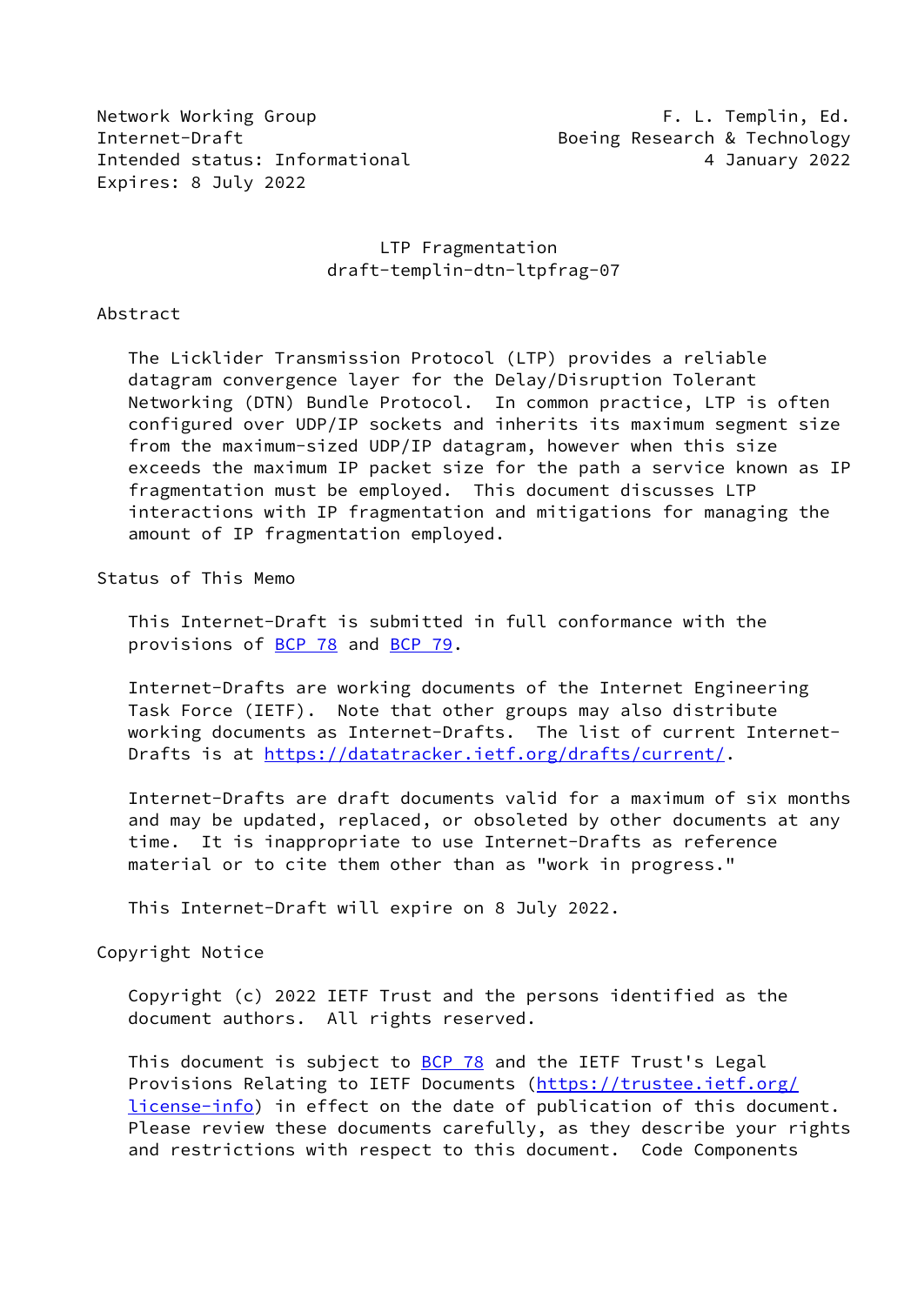Templin **Expires 8 July 2022** [Page 1]

<span id="page-1-1"></span>Internet-Draft LTP Fragmentation January 2022

 extracted from this document must include Revised BSD License text as described in Section 4.e of the **Trust Legal Provisions** and are provided without warranty as described in the Revised BSD License.

Table of Contents

|                                                   |    | $\overline{2}$  |
|---------------------------------------------------|----|-----------------|
| 2.                                                |    | $\overline{4}$  |
| 3.                                                |    | $\overline{4}$  |
| $\overline{4}$ .                                  |    | $\overline{5}$  |
| 5.                                                |    | 6               |
| LTP Performance Enhancement Using $GSO/GRO$<br>6. |    | $\overline{1}$  |
| 6.1.                                              |    | 8               |
|                                                   |    | $\underline{8}$ |
| 6.3. LTP GSO/GRO Over OMNI Interfaces             | 9  |                 |
|                                                   | 11 |                 |
| 7.                                                | 11 |                 |
| 8.                                                | 11 |                 |
| 9.                                                | 11 |                 |
|                                                   | 12 |                 |
|                                                   | 12 |                 |
| Normative References<br>11.1.                     | 12 |                 |
| 11.2. Informative References                      | 12 |                 |
| Appendix A. IPv4/IPv6 Protocol Considerations     | 14 |                 |
| Author's Address                                  | 14 |                 |
|                                                   |    |                 |

# <span id="page-1-0"></span>[1](#page-1-0). Introduction

 The Licklider Transmission Protocol (LTP) [[RFC5326](https://datatracker.ietf.org/doc/pdf/rfc5326)] provides a reliable datagram convergence layer for the Delay/Disruption Tolerant Networking (DTN) Bundle Protocol (BP) [[I-D.ietf-dtn-bpbis\]](#page-13-1). In common practice, LTP is often configured over the User Datagram Protocol (UDP) [\[RFC0768](https://datatracker.ietf.org/doc/pdf/rfc0768)] and Internet Protocol (IP) [\[RFC0791](https://datatracker.ietf.org/doc/pdf/rfc0791)] using the "socket" abstraction. LTP inherits its maximum segment size from the maximum-sized UDP/IP datagram (i.e. 64KB minus header sizes), however when that size exceeds the maximum IP packet size for the path a service known as IP fragmentation must be employed.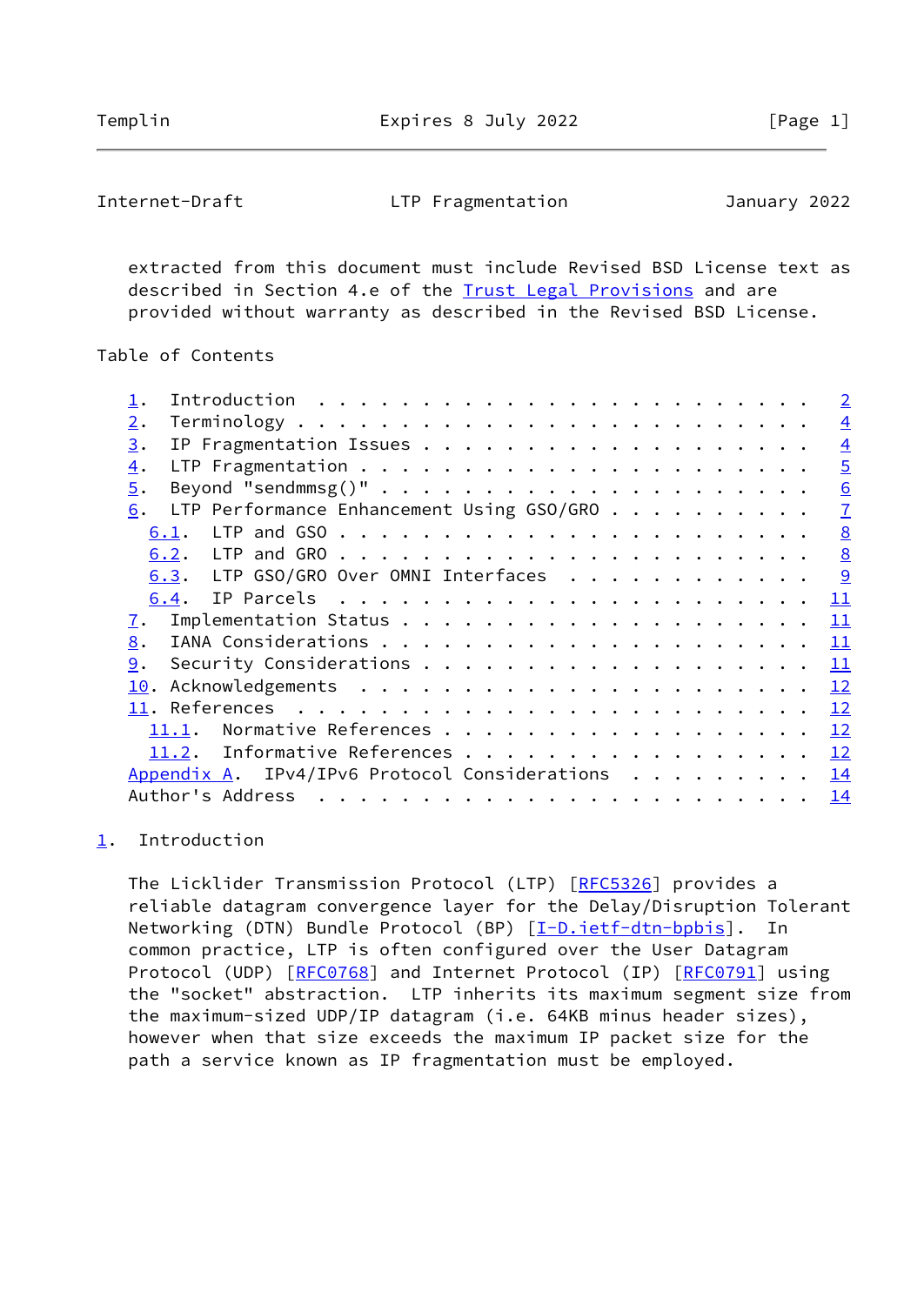Templin **Expires 8 July 2022** [Page 2]

Internet-Draft LTP Fragmentation January 2022

 LTP breaks BP bundles into "blocks", then further breaks these blocks into "segments". The segment size is a configurable option and represents the largest atomic portion of data that LTP will require underlying layers to deliver as a single unit. The segment size is therefore also known as the "retransmission unit", since each lost segment must be retransmitted in its entirety. Experimental and operational evidence has shown that on robust networks increasing the LTP segment size (up to the maximum UDP/IP datagram size of slightly less than 64KB) can result in substantial performance increases over smaller segment sizes. However, the performance increases must be tempered with the amount of IP fragmentation invoked as discussed below.

When LTP presents a segment to the operating system kernel (e.g., via a sendmsg() system call), the UDP layer prepends a UDP header to create a UDP datagram. The UDP layer then presents the resulting datagram to the IP layer for packet framing and transmission over a networked path. The path is further characterized by the path Maximum Transmission Unit (Path-MTU) which is a measure of the smallest link MTU (Link-MTU) among all links in the path.

 When LTP presents a segment to the kernel that is larger than the Path-MTU, the resulting UDP datagram is presented to the IP layer which in turn performs IP fragmentation to break the datagram into fragments that are no larger than the Path-MTU. For example, if the LTP segment size is 64KB and the Path-MTU is 1280 bytes IP fragmentation results in 50+ fragments that are transmitted as individual IP packets. (Note that for IPv4 [\[RFC0791](https://datatracker.ietf.org/doc/pdf/rfc0791)], fragmentation may occur either in the source host or in a router in the network path, while for IPv6 [\[RFC8200](https://datatracker.ietf.org/doc/pdf/rfc8200)] only the source host may perform fragmentation.)

 Each IP fragment is subject to the same best-effort delivery service offered by the network according to current congestion and/or link signal quality conditions; therefore, the IP fragment size becomes known as the "loss unit". Especially when the packet loss rate is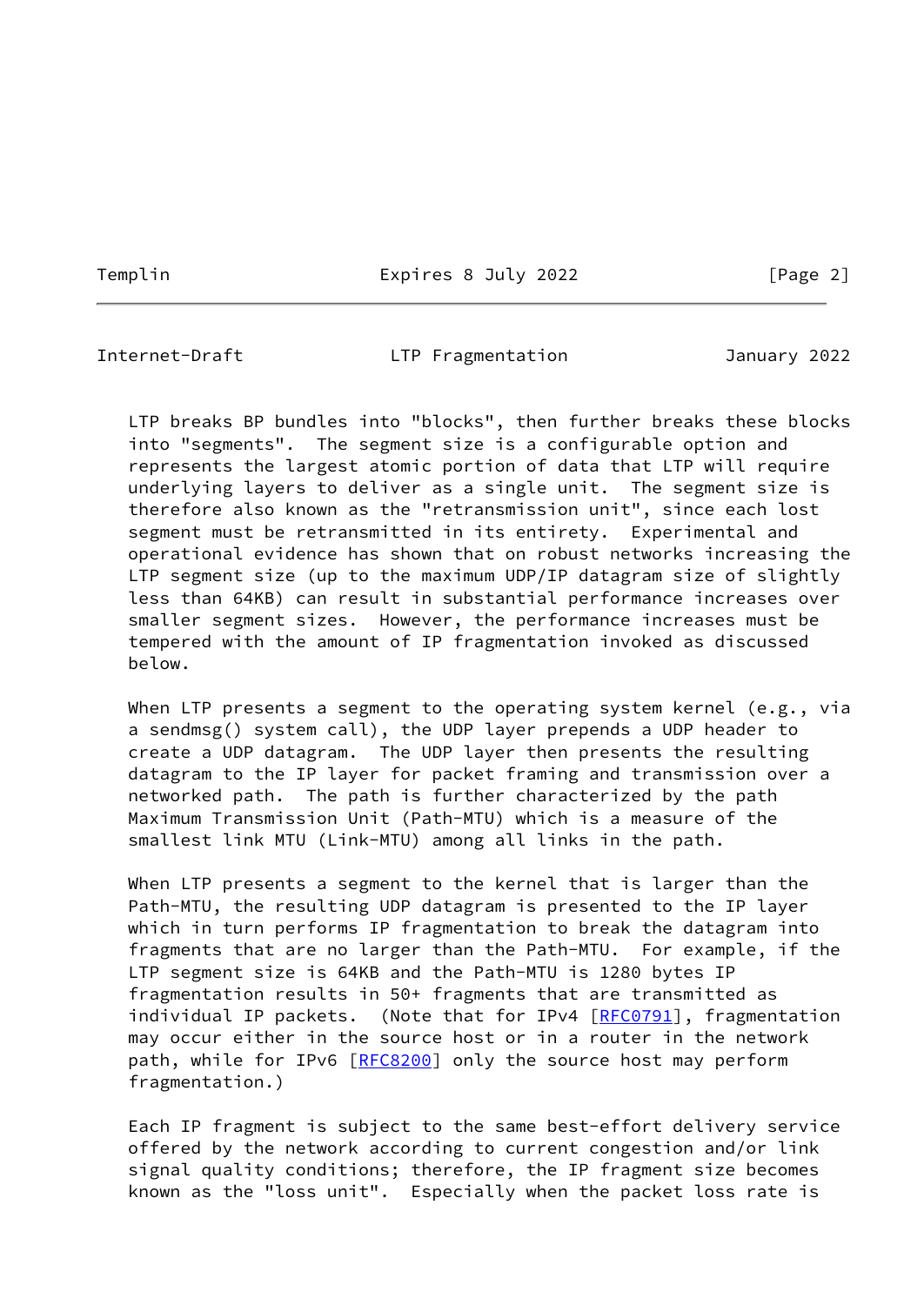non-negligible, however, performance can suffer dramatically when the loss unit is significantly smaller than the retransmission unit. In particular, if even a single IP fragment of a fragmented LTP segment is lost then the entire LTP segment is deemed lost and must be retransmitted. Since LTP does not support flow control or congestion control, this can result in cascading communication failure when fragments are systematically lost in transit.

 This document discusses LTP interactions with IP fragmentation and mitigations for managing the amount of IP fragmentation employed. It further discusses methods for increasing LTP performance both with and without the aid of IP fragmentation.

| Templin<br>Expires 8 July 2022 |  | [Page 3] |
|--------------------------------|--|----------|
|--------------------------------|--|----------|

<span id="page-3-1"></span>Internet-Draft LTP Fragmentation January 2022

### <span id="page-3-0"></span>[2](#page-3-0). Terminology

 The key words "MUST", "MUST NOT", "REQUIRED", "SHALL", "SHALL NOT", "SHOULD", "SHOULD NOT", "RECOMMENDED", "NOT RECOMMENDED", "MAY", and "OPTIONAL" in this document are to be interpreted as described in [BCP](https://datatracker.ietf.org/doc/pdf/bcp14) [14](https://datatracker.ietf.org/doc/pdf/bcp14) [[RFC2119\]](https://datatracker.ietf.org/doc/pdf/rfc2119) [RFC8174] when, and only when, they appear in all capitals, as shown here.

### <span id="page-3-2"></span>[3](#page-3-2). IP Fragmentation Issues

 IP fragmentation is a fundamental service of the Internet Protocol, yet it has long been understood that its use can be problematic in some environments. Beginning as early as 1987, "Fragmentation Considered Harmful" [\[FRAG](#page-13-2)] outlined multiple issues with the service including a performance-crippling condition that can occur at high data rates when the loss unit is considerably smaller than the retransmission unit during intermittent and/or steady-state loss conditions.

 Later investigations also identified the possibility for undetected corruption at high data rates due to a condition known as "ID wraparound" when the 16-bit IP identification field (aka the "IP ID") increments such that new fragments overlap with existing fragments still alive in the network and with identical ID values [\[RFC4963](https://datatracker.ietf.org/doc/pdf/rfc4963)][RFC6864]. Although this issue occurs only in the IPv4 protocol (and not in IPv6 where the IP ID is 32-bits in length), the IPv4 concerns along with the fact that IPv6 does not permit routers to perform "network fragmentation" have led many to discourage the use of fragmentation whenever possible.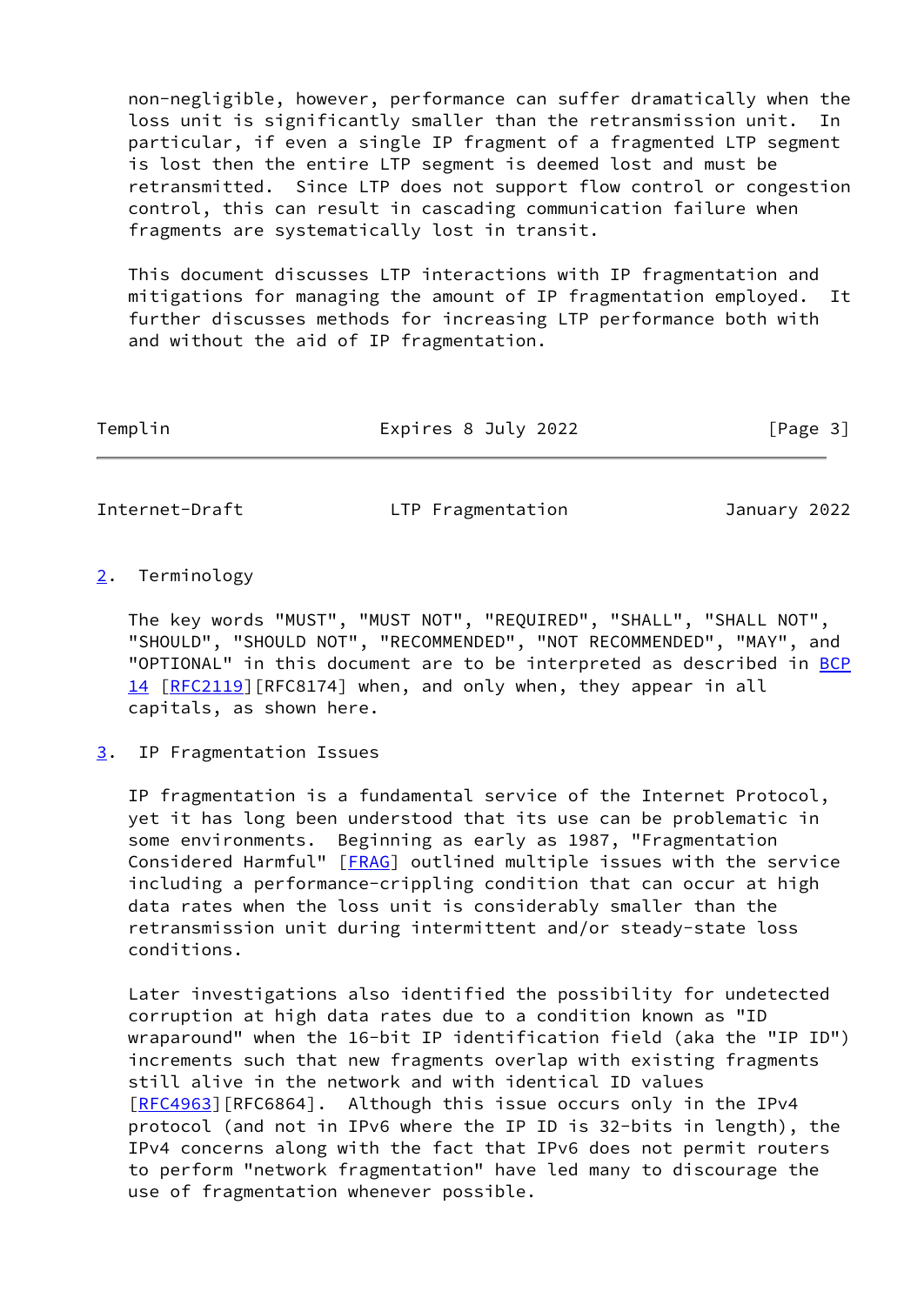Even in the modern era, investigators have seen fit to declare "IP Fragmentation Considered Fragile" in an Internet Engineering Task Force (IETF) Best Current Practice (BCP) reference [[RFC8900\]](https://datatracker.ietf.org/doc/pdf/rfc8900). Indeed, the BCP recommendations cite the Bundle Protocol LTP convergence layer as a user of IP fragmentation that depends on some of its properties to realize greater performance. However, the BCP summarizes by saying:

 "Rather than deprecating IP fragmentation, this document recommends that upper-layer protocols address the problem of fragmentation at their layer, reducing their reliance on IP fragmentation to the greatest degree possible."

Templin **Expires 8 July 2022** [Page 4]

<span id="page-4-1"></span>Internet-Draft LTP Fragmentation January 2022

 While the performance implications are considerable and have serious implications for real-world applications, our goal in this document is neither to condemn nor embrace IP fragmentation as it pertains to the Bundle Protocol LTP convergence layer operating over UDP/IP sockets. Instead, we examine ways in which the benefits of IP fragmentation can be realized while avoiding the pitfalls. We therefore next discuss our systematic approach to LTP fragmentation.

<span id="page-4-0"></span>[4](#page-4-0). LTP Fragmentation

 In common LTP implementations over UDP/IP (e.g., the Interplanetary Overlay Network (ION)), performance is greatly dependent on the LTP segment size. This is due to the fact that a larger segment presented to UDP/IP as a single unit incurs only a single system call and a single data copy from application to kernel space via the sendmsg() system call. Once inside the kernel, the segment incurs UDP/IP encapsulation and IP fragmentation which again results in a loss unit smaller than the retransmission unit. However, during fragmentation, each fragment is transmitted immediately following the previous without delay so that the fragments appear as a "burst" of consecutive packets over the network path resulting in high network utilization during the burst period. Additionally, the use of IP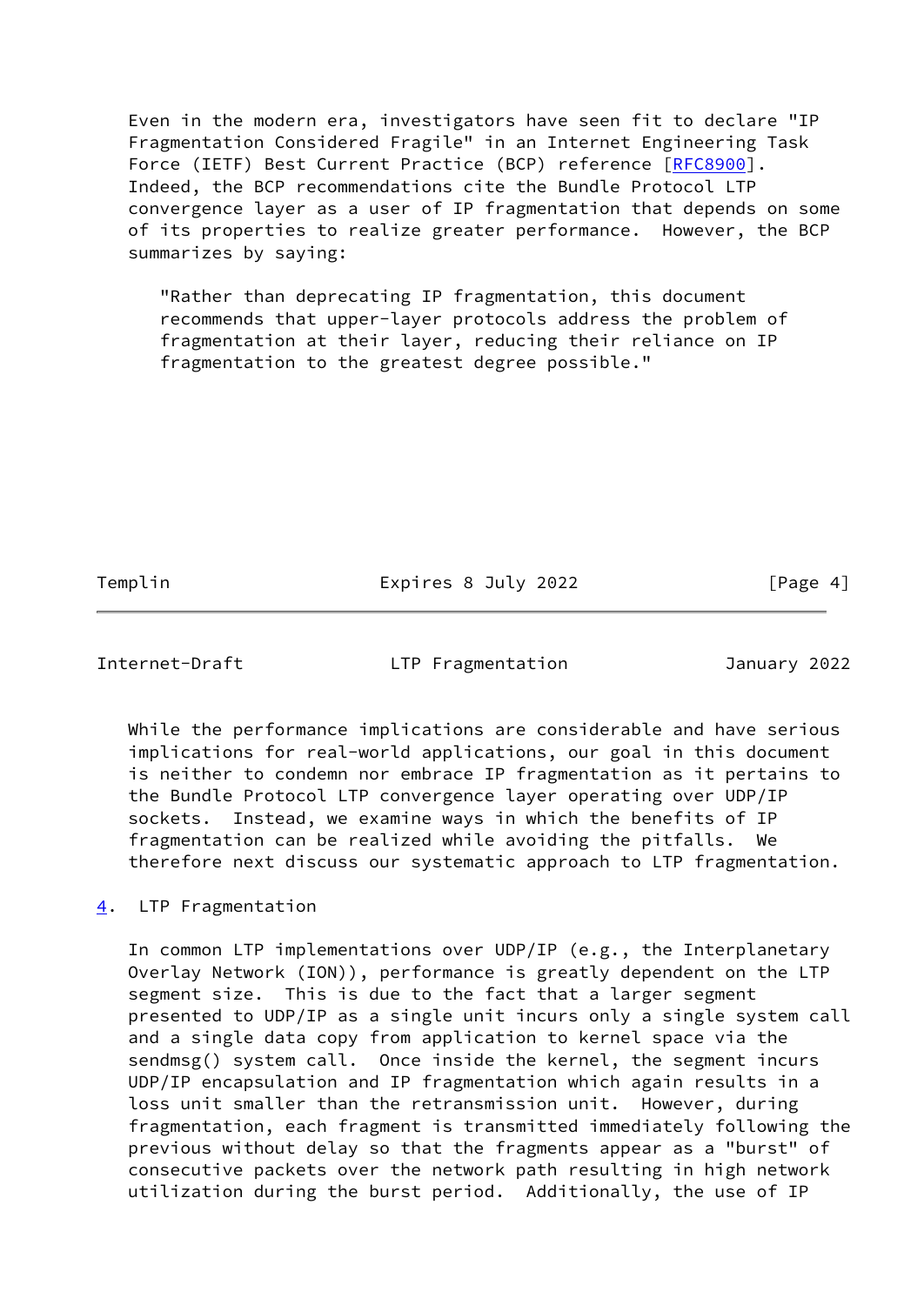fragmentation with a larger segment size conserves header framing bytes since the upper layer headers only appear in the first IP fragment as opposed to appearing in all fragments.

 In order to avoid retransmission congestion (i.e., especially when the loss probability is non-negligible), the natural choice would be to set the LTP segment size to a size that is no larger than the Path-MTU. Assuming the minimum IPv4 MTU of 576 bytes, however, transmission of 64KB of data using a 576B segment size would require well over 100 independent sendmsg() system calls and data copies as opposed to just one when the largest segment size is used. This greatly reduces the bandwidth advantage offered by IP fragmentation bursts. Therefore, a means for providing the best aspects of both large segment fragment bursting and small segment retransmission efficiency is needed.

 Common operating systems such as linux provide the sendmmsg() ("send multiple messages") system call that allows the LTP application to present the kernel with a vector of up to 1024 segments instead of just a single segment. This theoretically affords the bursting behavior of IP fragmentation coupled with the retransmission efficiency of employing small segment sizes. (Note that LTP receivers can also use the recvmmsg() ("receive multiple messages") system call to receive a vector of segments from the kernel in case multiple recent packet arrivals can be combined.)

Templin **Expires 8 July 2022** [Page 5]

<span id="page-5-0"></span>Internet-Draft LTP Fragmentation January 2022

 This work therefore recommends implementations of LTP to employ a large block size, a conservative segment size and a new configuration option known as the "Burst-Limit" which determines the number of segments that can be presented in a single sendmmsg() system call. When the implementation receives an LTP block, it carves Burst-Limit many segments from the block and presents the vector of segments to sendmmsg(). The kernel will prepare each segment as an independent UDP/IP packet and transmit them into the network as a burst in a fashion that parallels IP fragmentation. The loss unit and retransmission unit will be the same, therefore loss of a single segment does not result in a retransmission congestion event.

 It should be noted that the Burst-Limit is bounded only by the LTP block size and not by the maximum UDP/IP datagram size. Therefore, each burst can in practice convey significantly more data than a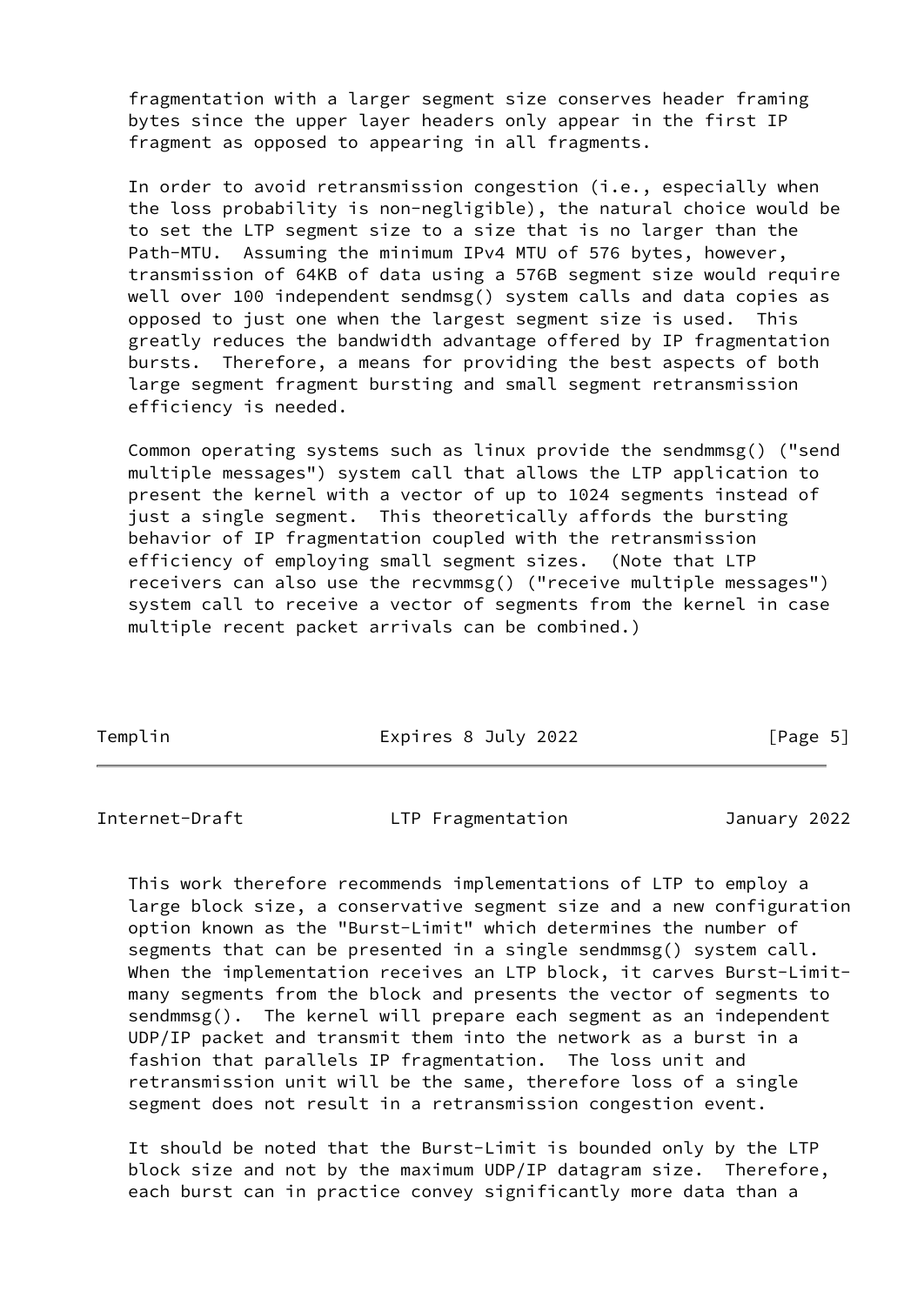single IP fragmentation event. It should also be noted that the segment size can still be made larger than the Path-MTU in low-loss environments without danger of triggering retransmission storms due to loss of IP fragments. This would result in combined large UDP/IP message transmission and IP fragmentation bursting for increased network utilization in more robust environments. Finally, both the Burst-Limit and UDP/IP message sizes need not be static values, and can be tuned to adaptively increase or decrease according to time varying network conditions.

<span id="page-6-0"></span>[5](#page-6-0). Beyond "sendmmsg()"

 Implementation experience with the ION-DTN distribution along with two recent studies have demonstrated modest performance increases for employing sendmmsg() for transmission over UDP/IP sockets. A first study used sendmmsg() as part of an integrated solution to produce 1M packets per second assuming only raw data transmission conditions [\[MPPS](#page-14-2)], while a second study focused on performance improvements for the QUIC reliable transport service [\[QUIC](#page-14-3)]. In both studies, the use of sendmmsg() alone produced observable increases but complimentary enhancements were identified that (when combined with sendmmsg()) produced considerable additional increases.

In [[MPPS\]](#page-14-2), additional enhancements such as using recvmmsg() and configuring multiple receive queues at the receiver were introduced in an attempt to achieve greater parallelism and engage multiple processors and threads. However, the system was still limited to a single thread until multiple receiving processes were introduced using the "SO\_REUSEPORT" socket option. By having multiple receiving processes (each with its own socket buffer), the performance advantages of parallel processing were employed to achieve the 1M packets per second goal.

Templin Expires 8 July 2022 [Page 6]

<span id="page-6-1"></span>

Internet-Draft LTP Fragmentation January 2022

In [[QUIC\]](#page-14-3), a new feature available in recent linux kernel versions was employed. The feature, known as "Generic Segmentation Offload (GSO) / Generic Receive Offload (GRO)" allows an application to provide the kernel with a "super-buffer" containing up to 64 separate upper layer protocol segments. When the application presents the super-buffer to the kernel, GSO segmentation then sends up to 64 separate UDP/IP packets in a burst. (Note that GSO requires each UDP/IP packet to be no larger than the path MTU so that receivers can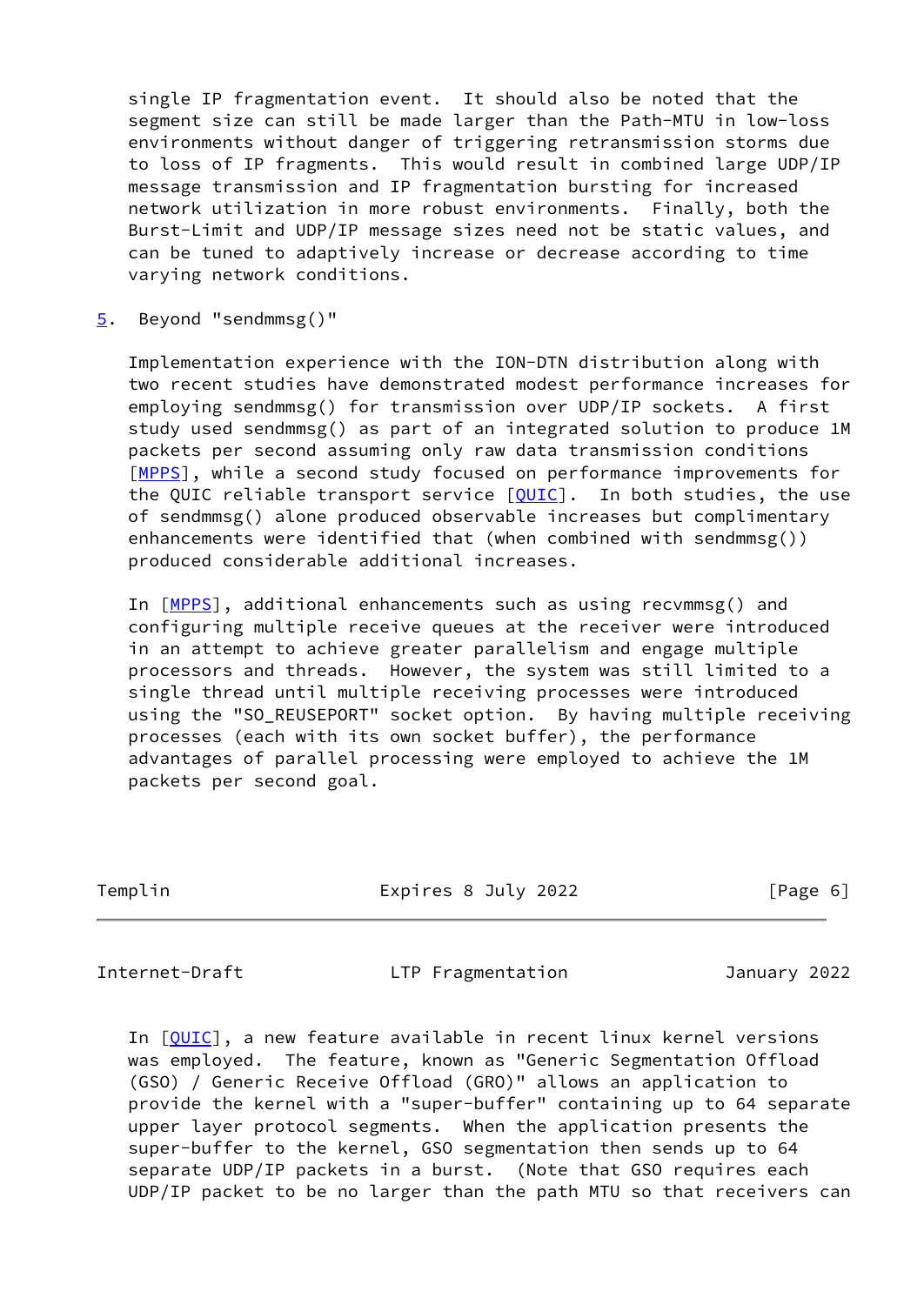invoke GRO without interactions with IP reassembly.) The GSO facility can be invoked by either sendmsg() (i.e., a single super buffer) or sendmmsg() (i.e., multiple super-buffers), and the study showed a substantial performance increase over using just sendmsg() and sendmmsg() alone.

 For LTP fragmentation, our ongoing efforts explore using these techniques in a manner that parallels the effort undertaken for QUIC. Using these higher-layer segmentation management facilities is consistent with the guidance in "IP Fragmentation Considered Fragile" that states:

 "Rather than deprecating IP fragmentation, this document recommends that upper-layer protocols address the problem of fragmentation at their layer, reducing their reliance on IP fragmentation to the greatest degree possible."

 By addressing fragmentation at their layer, the LTP/UDP functions can then be tuned to minimize IP fragmentation in environments where it may be problematic or to adaptively engage IP fragmentation in environments where performance gains can be realized without risking sustained loss and/or data corruption.

<span id="page-7-0"></span>[6](#page-7-0). LTP Performance Enhancement Using GSO/GRO

 Some modern operating systems include Generic Segment Offload (GSO) and Generic Receive Offload (GRO) services. For example, GSO/GRO support has been included in linux beginning with kernel version 4.18. Some network drivers and network hardware also support GSO/GRO at or below the operating system network device driver interface layer to provide benefits of delayed segmentation and/or early reassembly. The following sections discuss LTP interactions with GSO and GRO.

Templin **Expires 8 July 2022** [Page 7]

<span id="page-7-2"></span>Internet-Draft LTP Fragmentation January 2022

<span id="page-7-1"></span>[6.1](#page-7-1). LTP and GSO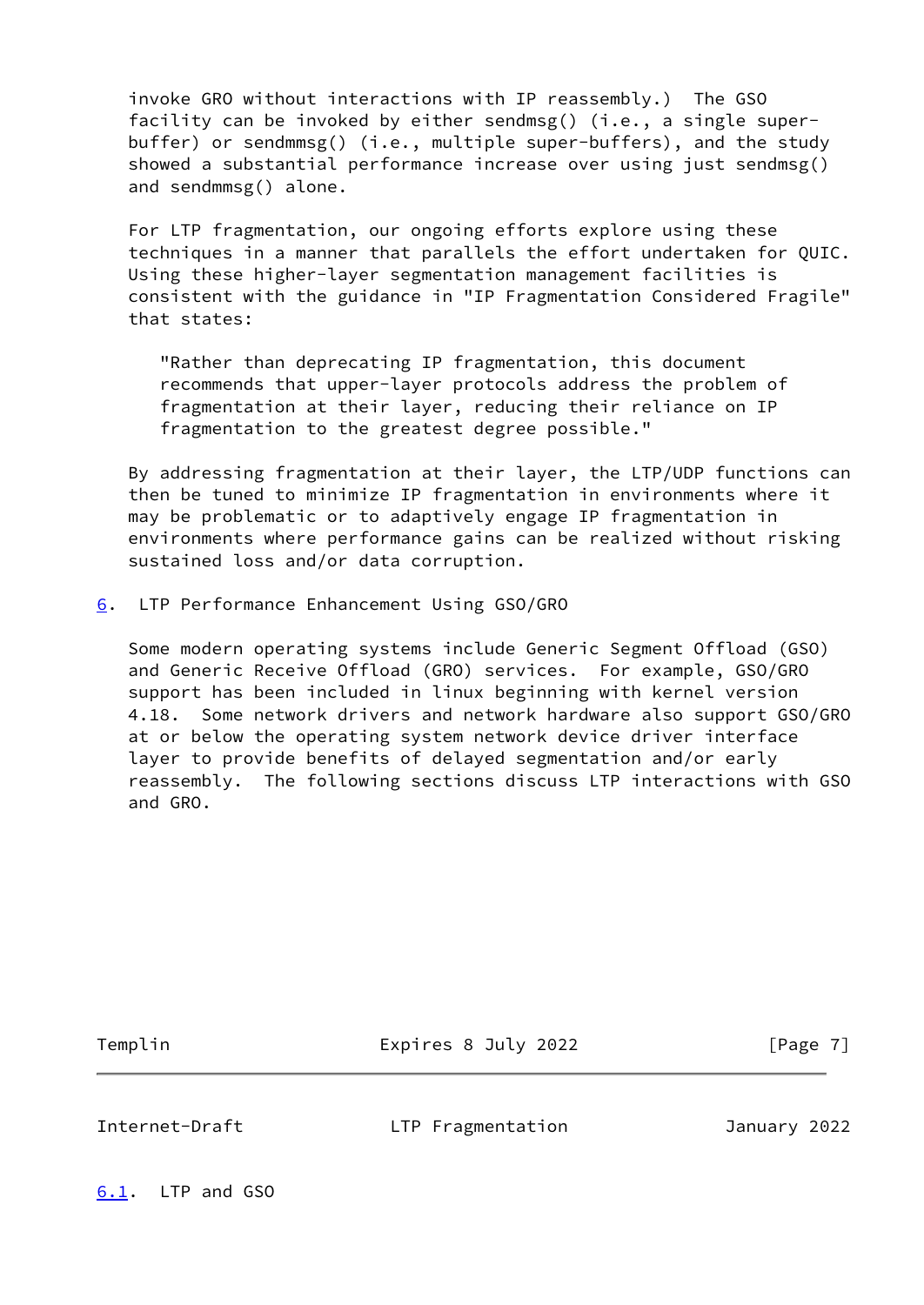GSO allows LTP implementations to present the sendmsg() or sendmmsg() system calls with "super-buffers" that include up to 64 LTP segments which the kernel will subdivide into individual UDP/IP datagrams. LTP implementations enable GSO either on a per-socket basis using the "setsockopt()" system call or on a per-message basis for sendmsg()/sendmmsg() as follows:

```
/* Set LTP segment size */ unsigned integer gso_size = SEGSIZE;
 ...
/* Enable GSO for all messages sent on the socket */ setsockopt(fd, SOL_UDP, UDP_SEGMENT, &gso_size, sizeof(gso_size)));
 ...
/* Alternatively, set per-message GSO control */cm = CMSG FIRSTHDR(&msg);
 cm->cmsg_level = SOL_UDP;
 cm->cmsg_type = UDP_SEGMENT;
cm->cmsg len = CMSG LEN(sizeof(uint16 t));
*((uint16_t *) CMSG_DATA(cm)) = gso_size;
```
 Implementations must set SEGSIZE to a value no larger than the path MTU via the underlying network interface, minus the header sizes (see:  $Appendix A)$ ; this ensures that UDP/IP datagrams generated during GSO segmentation will not incur local IP fragmentation prior to transmission (NB: the linux kernel returns EINVAL if SEGSIZE is set to a value that would exceed the path MTU.)

 Implementations should therefore dynamically determine SEGSIZE for paths that traverse multiple links through Packetization Layer Path MTU Discovery for Datagram Transports [[RFC8899](https://datatracker.ietf.org/doc/pdf/rfc8899)] (DPMTUD). Implementations should set an initial SEGSIZE to either a known minimum MTU for the path or to the protocol-defined minimum path MTU (i.e., 576 for IPv4 or 1280 for IPv6). Implementations may then dynamically increase SEGSIZE without service interruption if the discovered path MTU is larger.

# <span id="page-8-0"></span>[6.2](#page-8-0). LTP and GRO

 GRO allows the kernel to return "super-buffers" that contain multiple concatenated received segments to the LTP implementation in recvmsg() or recvmmsg() system calls, where each concatenated segment is distinguished by an LTP segment header per [[RFC5326\]](https://datatracker.ietf.org/doc/pdf/rfc5326). LTP implementations enable GRO on a per-socket basis using the "setsockopt()" system call, then optionally set up per receive message ancillary data to receive the segment length for each message as follows: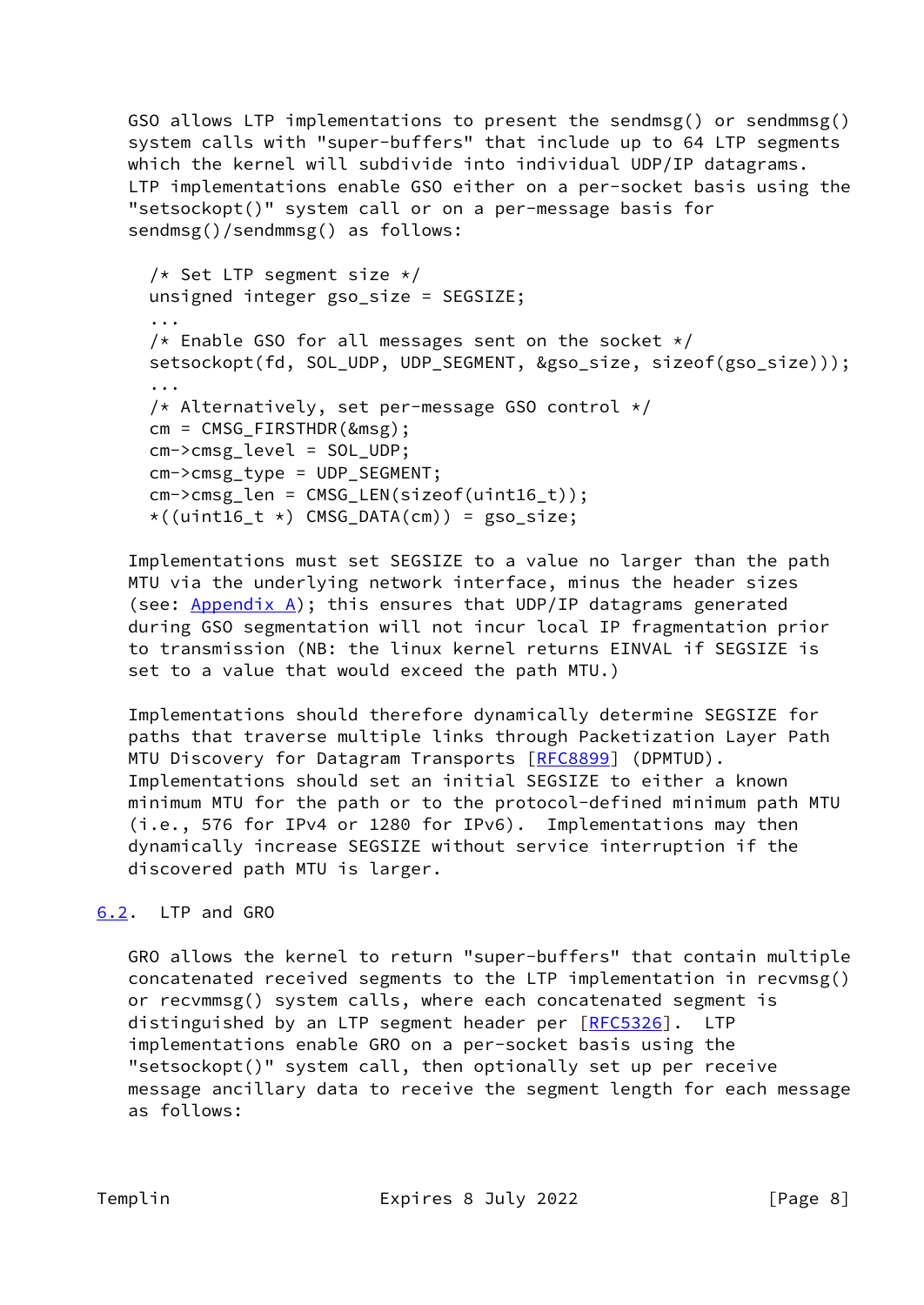```
/* Enable GRO */unsigned integer use gro = 1; /* boolean */
     setsockopt(fd, SOL UDP, UDP GRO, &use gro, sizeof(use gro)));
 ...
      /* Set per-message GRO control */
      cmsg->cmsg_len = CMSG_LEN(sizeof(int));
     \star((int \star)CMSG_DATA(cmsg)) = 0;
      cmsg->cmsg_level = SOL_UDP;
      cmsg->cmsg_type = UDP_GRO;
      ...
     /* Receive per-message GRO segment length */if ((segmentLength = \star((int \star)CMSG_DATA(cmsg))) <= 0)
```

```
 segmentLength = messageLength;
```
 Implementations include a pointer to a "use\_gro" boolean indication to the kernel to enable GRO; the only interoperability requirement therefore is that each UDP/IP packet includes an integral number of properly-formed LTP segments. The kernel and/or underlying network hardware will first coalesce multiple received segments into a larger single segment whenever possible and/or return multiple coalesced or singular segments to the LTP implementation so as to maximize the amount of data returned in a single system call. The "super-buffer" thus prepared MUST contain at most 64 segments where each non-final segment MUST be equal in length and the final segment MUST NOT be longer than the non-final segment length.

 Implementations that invoke recvmsg( ) and/or recvmmsg() will therefore receive "super-buffers" that include one or more concatenated received LTP segments. The LTP implementation accepts all received LTP segments and identifies any segments that may be missing. The LTP protocol then engages segment report procedures if necessary to request retransmission of any missing segments.

<span id="page-9-0"></span>[6.3](#page-9-0). LTP GSO/GRO Over OMNI Interfaces

 LTP engines produce UDP/IP packets that can be forwarded over an underlying network interface as the head-end of a "link-layer service that transits IP packets". UDP/IP packets that enter the link near end are deterministically delivered to the link-far end modulo loss due to corruption, congestion or disruption. The link-layer service is associated with an MTU that deterministically establishes the maximum packet size that can transit the link. The link-layer service may further support a segmentation and reassembly function with fragment retransmissions at a layer below IP; in many cases, these timely link-layer retransmissions can reduce dependency on (slow) end-to-end retransmissions.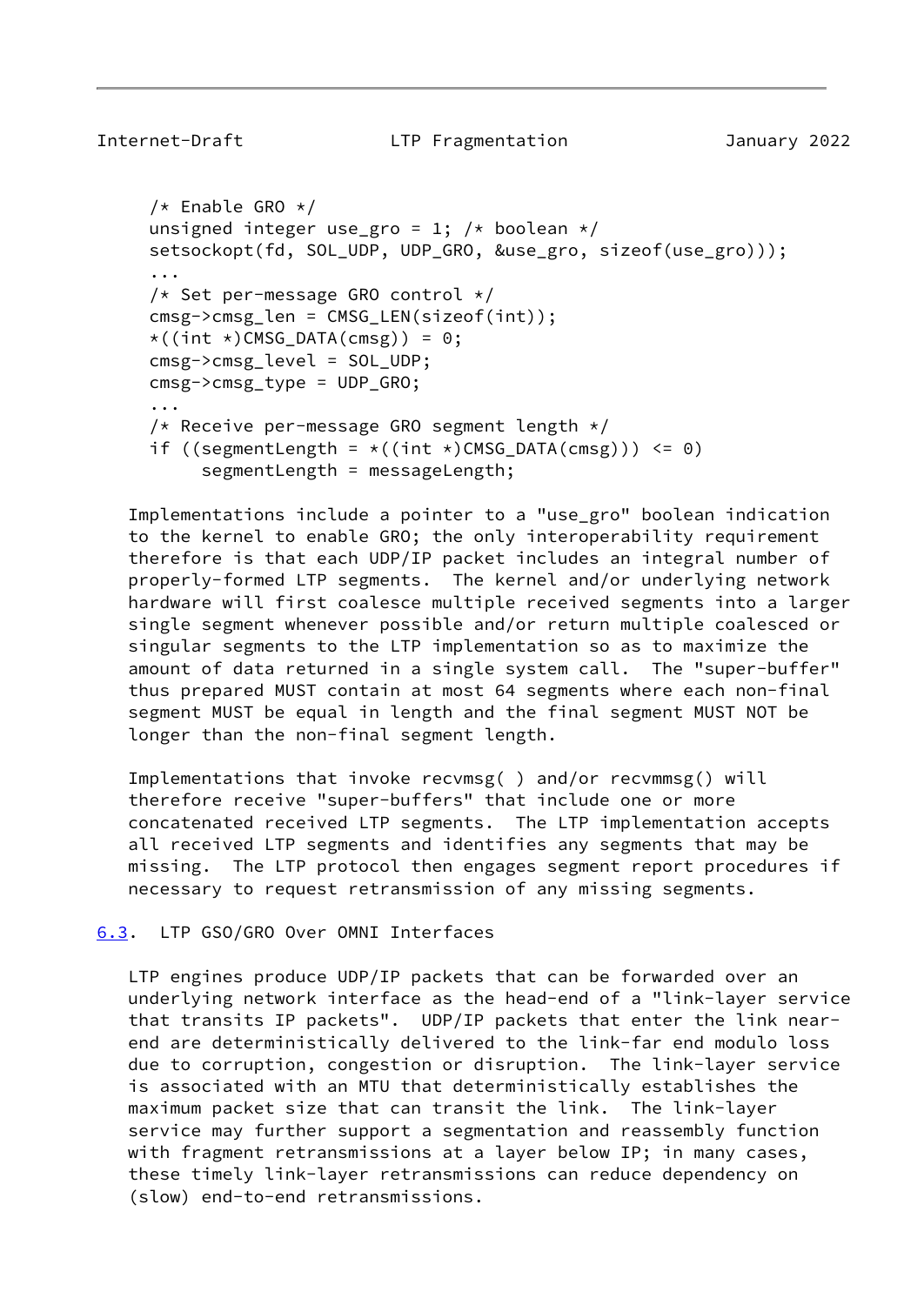Internet-Draft LTP Fragmentation January 2022

 LTP engines that connect to networks traversed by paths consisting of multiple concatenated links must be prepared to adapt their segment sizes to match the minimum MTU of all links in the path. This could result in a small SEGSIZE that would interfere with the benefits of GSO/GRO layering. However, nodes that configure LTP engines can also establish an Overlay Multilink Network Interface (OMNI) [\[I-D.templin-6man-omni](#page-13-3)] that spans the multiple concatenated links while presenting an assured (64KB-1) MTU to the LTP engine.

 The OMNI interface internally uses IPv6 fragmentation as an OMNI Adaptation Layer (OAL) service not visible to the LTP engine to allow timely link-layer retransmissions of lost fragments where the retransmission unit matches the loss unit. The LTP engine can then dynamically vary its SEGSIZE (up to a maximum value of (64KB-1) minus headers) to determine the size that produces the best performance at the current time by engaging the combined operational factors at all layers of the multi-layer architecture. This dynamic factoring coupled with the ideal link properties provided by the OMNI interface support an effective layering solution for many DTN networks.

When an LTP/UDP/IP packet is transmitted over an OMNI interface, the OAL inserts an IPv6 header and performs IPv6 fragmentation to produce fragments small enough to fit within the path MTU. The OAL then replaces the IPv6 encapsulation headers with OMNI Compressed Headers (OCHs) which are significantly smaller that their uncompressed IPv6 header counterparts and even smaller than the IPv4 headers would have been had the packet been sent directly over a physical interface such as Ethernet using IPv4 fragmentation.

 The end result is that the first fragment produced by the OAL will include a small amount of additional overhead to accommodate the OCH encapsulation header while all additional fragments will include only an OCH header which is significantly smaller than even an IPv4 header. The act of forwarding the large LTP/UDP/IP packet over the OMNI interface will therefore produce a considerable overhead savings in comparison with direct Ethernet transmission.

 Using the OMNI interface with its OAL service in addition to the GSO/ GRO mechanism, an LTP engine can therefore theoretically present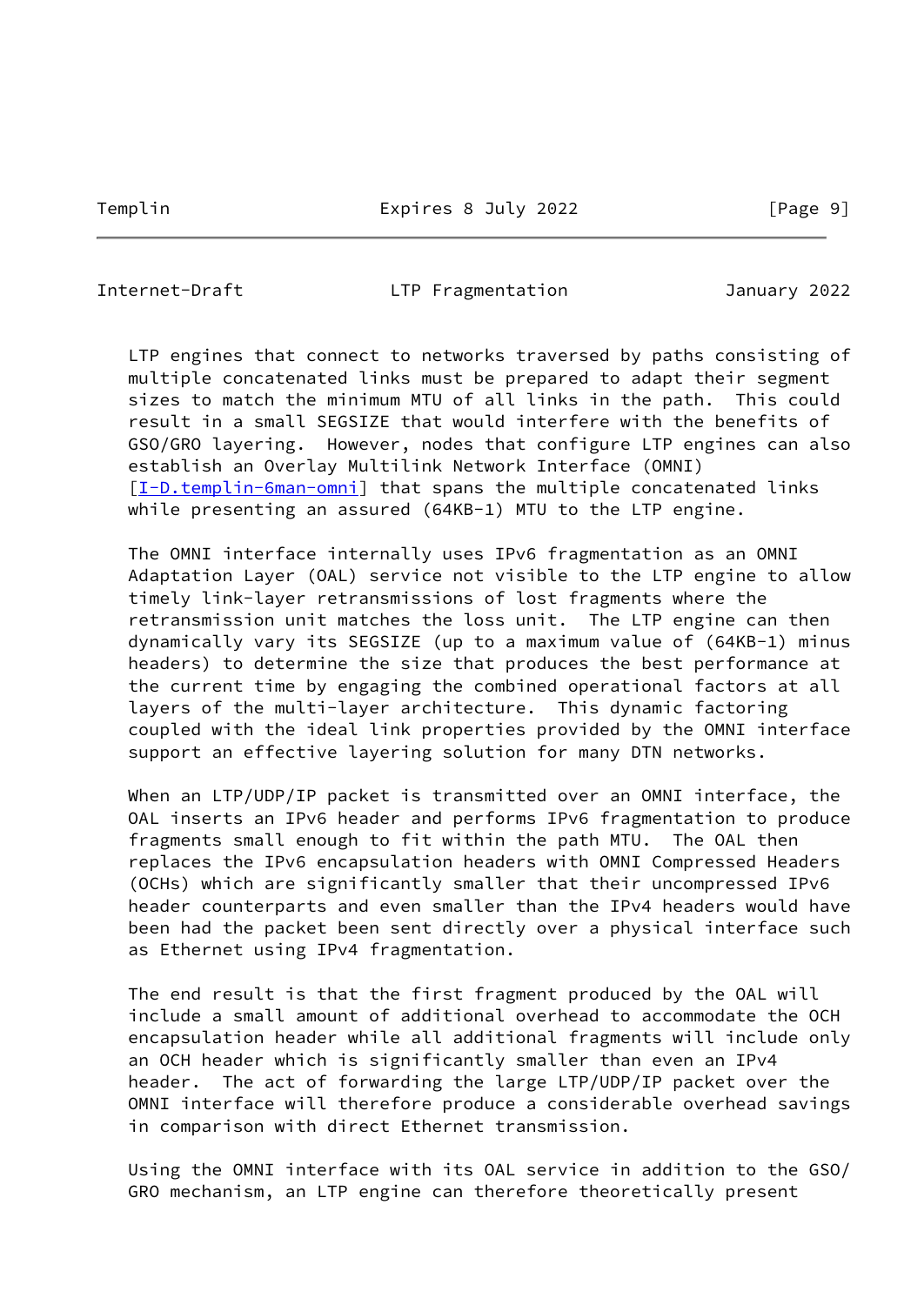concatenated LTP segments in a "super-buffer" of up to  $(64 \times (64KB -$  1) minus headers)) octets for transmission in a single sendmsg() system call, and may present multiple such "super-buffers" in a single system call when sendmmsg() is used. (Note however that existing implementations limit the maximum-sized "super-buffer" to only 64KB total.) In the future, this service may realize even greater benefits through the use of IP Jumbograms [[RFC2675](https://datatracker.ietf.org/doc/pdf/rfc2675)] over paths that support them.

Templin **Expires 8 July 2022** [Page 10]

<span id="page-11-1"></span>

Internet-Draft LTP Fragmentation January 2022

### <span id="page-11-0"></span>[6.4](#page-11-0). IP Parcels

 The so-called "super-buffers" discussed in the previous sessions can be applied for GSO/GRO only when the LTP application endpoints are co-resident with the OAL source and destination, respectively. However, it may be desirable for the future architecture to support network forwarding for these "super-buffers" in case the LTP source and/or destination are located one or more IP networking hops away from nodes that configure their respective source and destination OMNI interfaces. Moreover, if the OMNI virtual link spans multiple OMNI intermediate nodes on the path from the OAL source to the OAL destination it may be desirable to keep the "super-buffers" together as much as possible as they traverse the intermediate hops. For this reason, a new construct known as the "IP Parcel" has been specified [\[I-D.templin-intarea-parcels](#page-13-4)].

 An IP parcel is a special form of an IP Jumbogram that includes a non-zero value in the IP [Total, Paylaod] Length field. The value in that field sets the segment size for the first segment included in the parcel, while the value coded in the Jumbo Payload header determines the number of segments included. Each segment "shares" the same IP header, and the parcel can be broken down into sub parcels if necessary to traverse paths with length restrictions. A full discussion of IP parcels is found in [\[I-D.templin-intarea-parcels](#page-13-4)].

<span id="page-11-2"></span>[7](#page-11-2). Implementation Status

 Supporting code for invoking the sendmmsg() facility is included in the official ION source code distribution, beginning with release ion-4.0.1.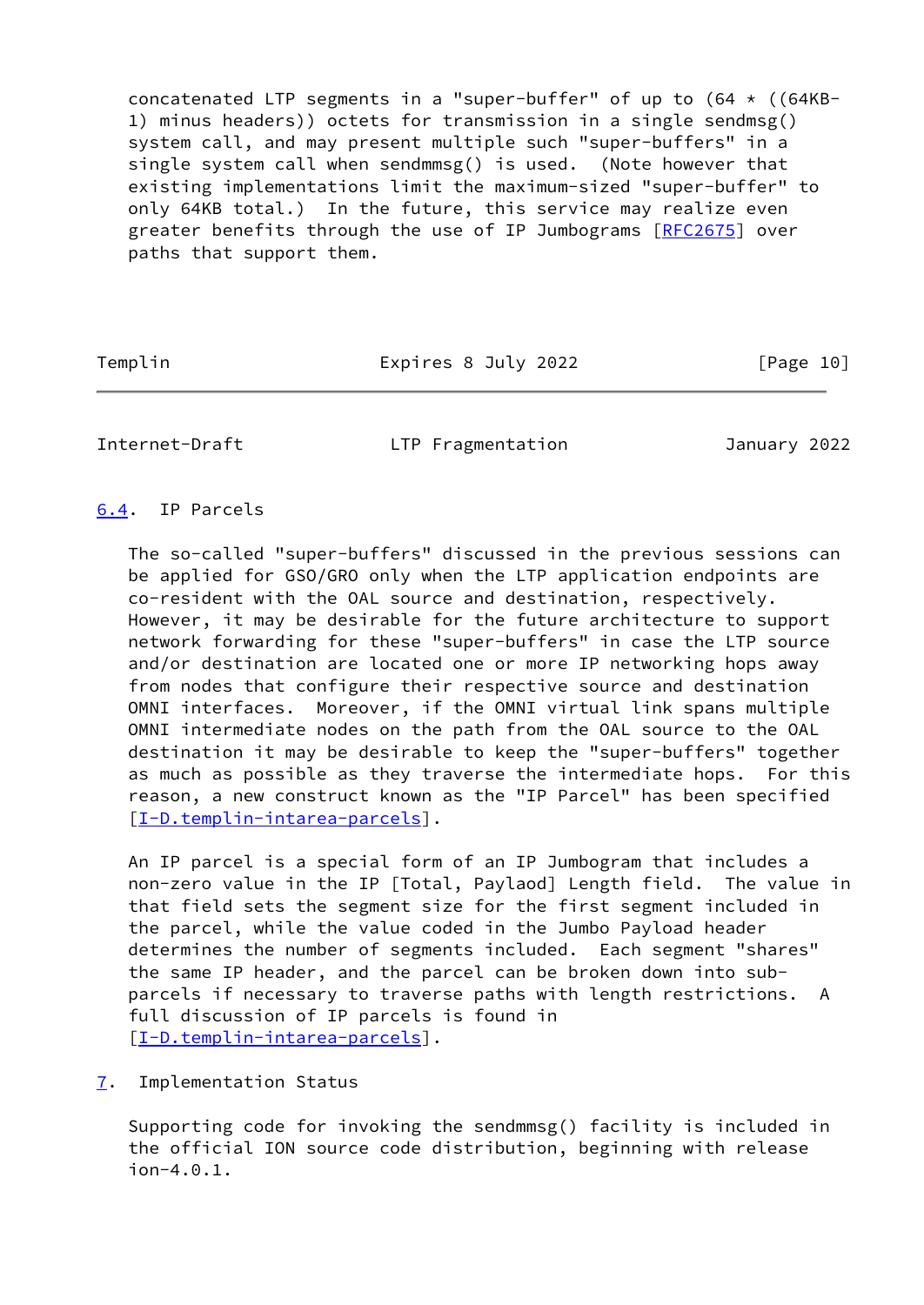Working code for GSO/GRO has been incorporated into a pre-release of ION and scheduled for integration following the next major release.

<span id="page-12-0"></span>[8](#page-12-0). IANA Considerations

This document introduces no IANA considerations.

<span id="page-12-1"></span>[9](#page-12-1). Security Considerations

 Communications networking security is necessary to preserve confidentiality, integrity and availability.

| emn |  |
|-----|--|
|     |  |

Expires 8 July 2022  $[Page 11]$ 

<span id="page-12-3"></span>Internet-Draft LTP Fragmentation January 2022

### <span id="page-12-2"></span>[10.](#page-12-2) Acknowledgements

 The NASA Space Communications and Networks (SCaN) directorate coordinates DTN activities for the International Space Station (ISS) and other space exploration initiatives.

 Madhuri Madhava Badgandi, Keith Philpott, Bill Pohlchuck, Vijayasarathy Rajagopalan and Eric Yeh are acknowledged for their significant contributions. Tyler Doubrava was the first to mention the "sendmmsg()" facility. Scott Burleigh provided review input, and David Zoller provided useful perspective.

- <span id="page-12-4"></span>[11.](#page-12-4) References
- <span id="page-12-5"></span>[11.1](#page-12-5). Normative References
	- [RFC0768] Postel, J., "User Datagram Protocol", STD 6, [RFC 768](https://datatracker.ietf.org/doc/pdf/rfc768), DOI 10.17487/RFC0768, August 1980, <<https://www.rfc-editor.org/info/rfc768>>.
	- [RFC0791] Postel, J., "Internet Protocol", STD 5, [RFC 791](https://datatracker.ietf.org/doc/pdf/rfc791), DOI 10.17487/RFC0791, September 1981, <<https://www.rfc-editor.org/info/rfc791>>.
	- [RFC2119] Bradner, S., "Key words for use in RFCs to Indicate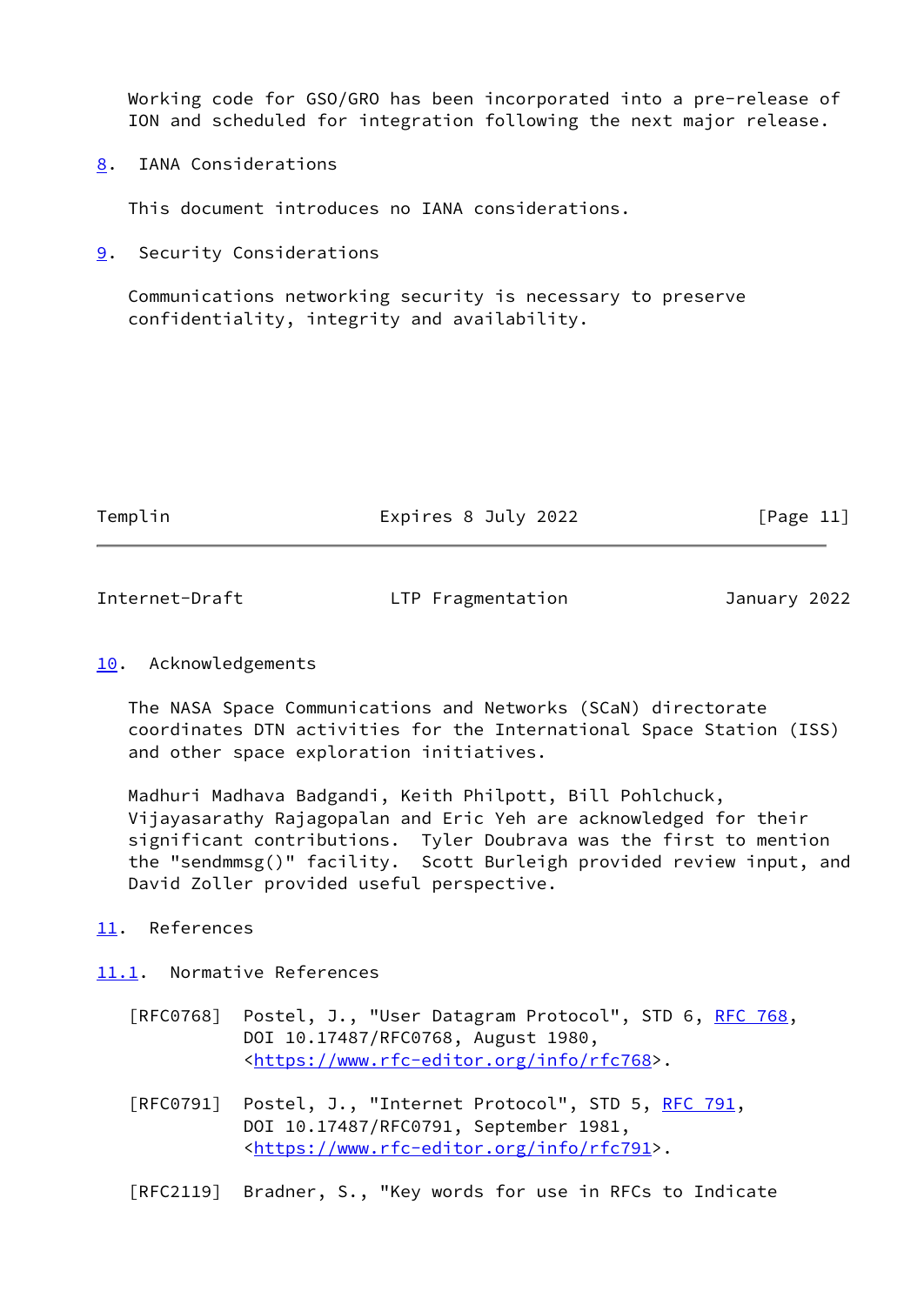Requirement Levels", [BCP 14](https://datatracker.ietf.org/doc/pdf/bcp14), [RFC 2119](https://datatracker.ietf.org/doc/pdf/rfc2119), DOI 10.17487/RFC2119, March 1997, <[https://www.rfc-editor.org/info/rfc2119>](https://www.rfc-editor.org/info/rfc2119).

- [RFC5326] Ramadas, M., Burleigh, S., and S. Farrell, "Licklider Transmission Protocol - Specification", [RFC 5326,](https://datatracker.ietf.org/doc/pdf/rfc5326) DOI 10.17487/RFC5326, September 2008, <[https://www.rfc-editor.org/info/rfc5326>](https://www.rfc-editor.org/info/rfc5326).
- [RFC8174] Leiba, B., "Ambiguity of Uppercase vs Lowercase in [RFC](https://datatracker.ietf.org/doc/pdf/rfc2119) [2119](https://datatracker.ietf.org/doc/pdf/rfc2119) Key Words", [BCP 14](https://datatracker.ietf.org/doc/pdf/bcp14), [RFC 8174,](https://datatracker.ietf.org/doc/pdf/rfc8174) DOI 10.17487/RFC8174, May 2017, [<https://www.rfc-editor.org/info/rfc8174](https://www.rfc-editor.org/info/rfc8174)>.
- [RFC8200] Deering, S. and R. Hinden, "Internet Protocol, Version 6 (IPv6) Specification", STD 86, [RFC 8200](https://datatracker.ietf.org/doc/pdf/rfc8200), DOI 10.17487/RFC8200, July 2017, <[https://www.rfc-editor.org/info/rfc8200>](https://www.rfc-editor.org/info/rfc8200).

<span id="page-13-0"></span>[11.2](#page-13-0). Informative References

<span id="page-13-2"></span> [FRAG] Mogul, J. and C. Kent, "Fragmentation Considered Harmful, ACM Sigcomm 1987", August 1987.

| Templin | Expires 8 July 2022 | [Page 12] |
|---------|---------------------|-----------|
|         |                     |           |

Internet-Draft LTP Fragmentation January 2022

<span id="page-13-1"></span> [I-D.ietf-dtn-bpbis] Burleigh, S., Fall, K., and E. J. Birrane, "Bundle Protocol Version 7", Work in Progress, Internet-Draft, [draft-ietf-dtn-bpbis-31](https://datatracker.ietf.org/doc/pdf/draft-ietf-dtn-bpbis-31), 25 January 2021, <[https://www.ietf.org/archive/id/draft-ietf-dtn-bpbis-](https://www.ietf.org/archive/id/draft-ietf-dtn-bpbis-31.txt) [31.txt](https://www.ietf.org/archive/id/draft-ietf-dtn-bpbis-31.txt)>.

<span id="page-13-3"></span>[I-D.templin-6man-omni]

 Templin, F. L. and T. Whyman, "Transmission of IP Packets over Overlay Multilink Network (OMNI) Interfaces", Work in Progress, Internet-Draft, [draft-templin-6man-omni-51,](https://datatracker.ietf.org/doc/pdf/draft-templin-6man-omni-51) 15 November 2021, <[https://www.ietf.org/archive/id/draft](https://www.ietf.org/archive/id/draft-templin-6man-omni-51.txt) [templin-6man-omni-51.txt>](https://www.ietf.org/archive/id/draft-templin-6man-omni-51.txt).

<span id="page-13-4"></span>[I-D.templin-intarea-parcels]

 Templin, F. L., "IP Parcels", Work in Progress, Internet Draft, [draft-templin-intarea-parcels-06](https://datatracker.ietf.org/doc/pdf/draft-templin-intarea-parcels-06), 22 December 2021, <[https://www.ietf.org/archive/id/draft-templin-intarea-](https://www.ietf.org/archive/id/draft-templin-intarea-parcels-06.txt)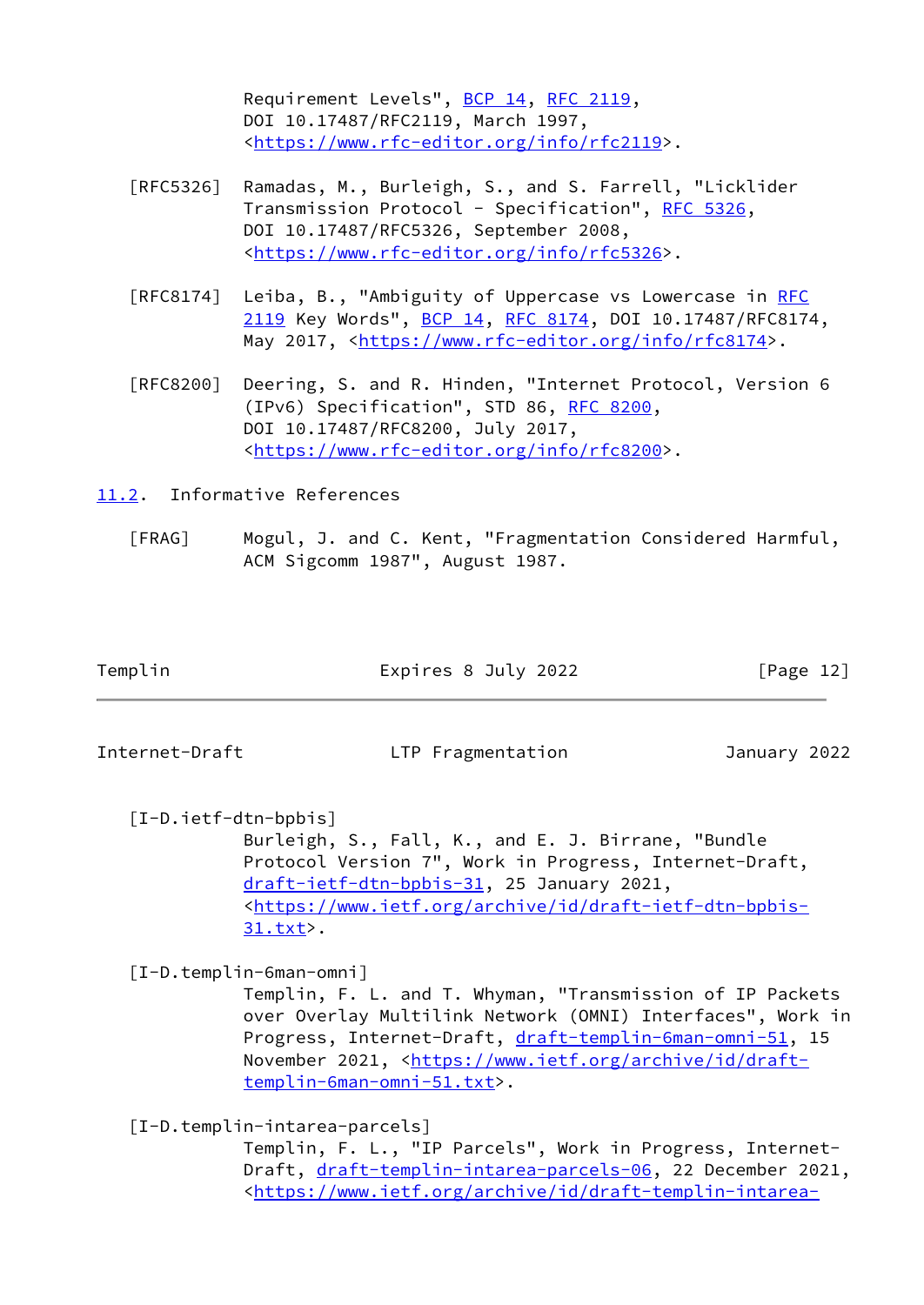[parcels-06.txt](https://www.ietf.org/archive/id/draft-templin-intarea-parcels-06.txt)>.

- <span id="page-14-2"></span> [MPPS] Majkowski, M., "How to Receive a Million Packets Per Second, [https://blog.cloudflare.com/how-to-receive-a](https://blog.cloudflare.com/how-to-receive-a-) million-packets/", June 2015.
- <span id="page-14-3"></span> [QUIC] Ghedini, A., "Accelerating UDP Packet Transmission for QUIC, [https://calendar.perfplanet.com/2019/accelerating](https://calendar.perfplanet.com/2019/accelerating-) udp-packet-transmission-for-quic/", December 2019.
- [RFC2675] Borman, D., Deering, S., and R. Hinden, "IPv6 Jumbograms", [RFC 2675,](https://datatracker.ietf.org/doc/pdf/rfc2675) DOI 10.17487/RFC2675, August 1999, <[https://www.rfc-editor.org/info/rfc2675>](https://www.rfc-editor.org/info/rfc2675).
- [RFC4963] Heffner, J., Mathis, M., and B. Chandler, "IPv4 Reassembly Errors at High Data Rates", [RFC 4963,](https://datatracker.ietf.org/doc/pdf/rfc4963) DOI 10.17487/RFC4963, July 2007, <[https://www.rfc-editor.org/info/rfc4963>](https://www.rfc-editor.org/info/rfc4963).
- [RFC6864] Touch, J., "Updated Specification of the IPv4 ID Field", [RFC 6864,](https://datatracker.ietf.org/doc/pdf/rfc6864) DOI 10.17487/RFC6864, February 2013, <[https://www.rfc-editor.org/info/rfc6864>](https://www.rfc-editor.org/info/rfc6864).
- [RFC8899] Fairhurst, G., Jones, T., Tüxen, M., Rüngeler, I., and T. Völker, "Packetization Layer Path MTU Discovery for Datagram Transports", [RFC 8899](https://datatracker.ietf.org/doc/pdf/rfc8899), DOI 10.17487/RFC8899, September 2020, <[https://www.rfc-editor.org/info/rfc8899>](https://www.rfc-editor.org/info/rfc8899).

Templin Expires 8 July 2022 [Page 13]

<span id="page-14-1"></span>Internet-Draft LTP Fragmentation January 2022

 [RFC8900] Bonica, R., Baker, F., Huston, G., Hinden, R., Troan, O., and F. Gont, "IP Fragmentation Considered Fragile", [BCP 230](https://datatracker.ietf.org/doc/pdf/bcp230), [RFC 8900,](https://datatracker.ietf.org/doc/pdf/rfc8900) DOI 10.17487/RFC8900, September 2020, <[https://www.rfc-editor.org/info/rfc8900>](https://www.rfc-editor.org/info/rfc8900).

<span id="page-14-0"></span>[Appendix A.](#page-14-0) IPv4/IPv6 Protocol Considerations

 LTP/UDP/IP peers can communicate either via IPv4 or IPv6 addressing when both peers configure a unique address of the same protocol version on the OMNI interface. The IPv4 Total Length field includes the length of both the UDP header and base IPv4 header, while the